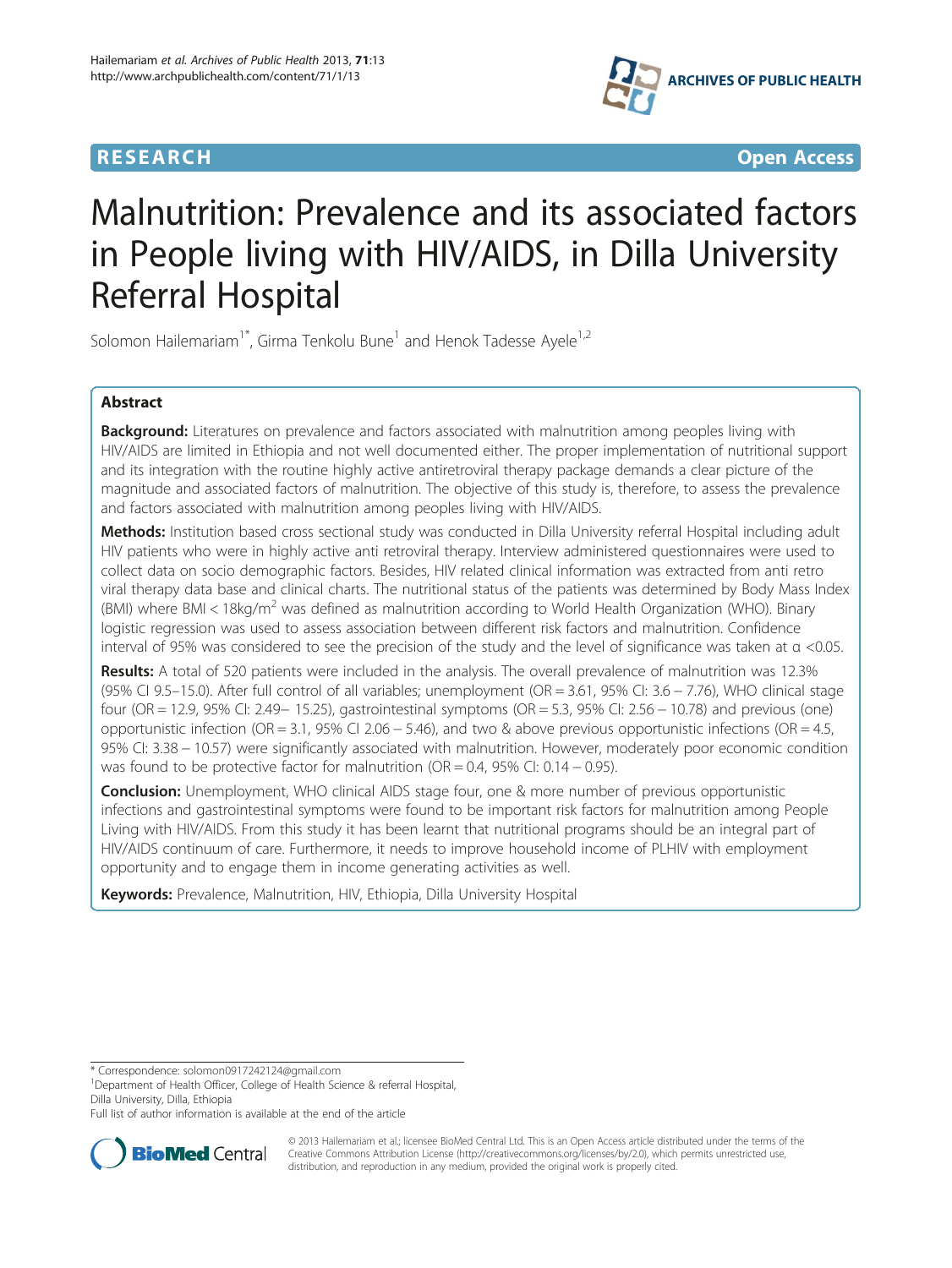## Background

Both Human Immunodeficiency Virus (HIV) and malnutrition can independently cause progressive damage to the immune system. The former increases susceptibility to infection, morbidity and mortality through opportunistic infections, fever, diarrhea, loss of appetite, nutrient malabsorption, and weight loss [[1-3](#page-10-0)]. Furthermore, HIV specifically affects nutritional status by increasing energy requirements, reducing food intake, and adversely affecting nutrient absorption and metabolism inefficiencies due to cytokine activity and diarrhea [\[1,3,4](#page-10-0)]. Likewise, HIV leads to malnutrition, and on the other hand studies have shown that progression of the disease can be increased by a poor diet [\[5](#page-10-0)]. Malnutrition itself can induce immuno-depression [\[2](#page-10-0)] and modulates the immunological response to HIV infection, affecting the overall clinical outcome and worsen HIV-related immunodepression [\[6](#page-10-0)].

The advent of a generalized HIV/AIDS epidemic in combination with drought and food crises exacerbated the famine across many parts of Africa [[7\]](#page-10-0). HIV/AIDS and malnutrition are highly prevalent in many parts of the world, especially in sub-Saharan Africa [[1,4,8](#page-10-0)]. An individual data based meta-analysis of Demographic Health Surveys (DHS) from 11 sub-Saharan countries (SSA) among HIV positive women has shown that prevalence estimates of HIV-related malnutrition, ranged from 0.6% in Lesotho to 16.9% in Burkina Faso. It has shown that an overall (pooled) prevalence of 10.3% in SSA and the women's prevalence of 13.2% in Ethiopia [\[4](#page-10-0)].

Empirical evidences on malnutrition among People Living with HIV (PLHIV) have shown that socio demographic factors such as gender, employment, income, drinking water and sanitation were closely related determinants of nutritional status. Additionally, gastrointestinal complications, number of previous opportunistic infections and World Health Organization (WHO) clinical AIDS stage were reported to be risk factors for malnutrition among PLHIV [[9](#page-10-0)-[13\]](#page-10-0).

HIV/AIDS and malnutrition combine to emasculate the immunity of many Ethiopians [[14](#page-10-0)]. This has been witnessed by two collaborative case studies conducted by agencies of the United Nations. As the empirical evidences generated by United Nations' Economic Commission of Africa (UNECA), United Nations' Development Program (UNDP) and United Nations' World Food Programme (WFP) on the impact of HIV/ AIDS on household food security in rural Ethiopia have found that the households' food security was seriously hit by HIV/AIDS [\[7](#page-10-0)]. The stark reality is opportunistic infections place PLWHA at a high risk of developing malnutrition [\[2](#page-10-0)]. HIV related debilitating infections, such as tuberculosis and diarrhea, have severe nutritional consequences that commonly precipitate appetite loss, weight loss and finally they lead to a wasting syndrome [\[3](#page-10-0)].

High rates of malnutrition in Ethiopia worsen the impact of HIV and pose significant challenges to HIV care and treatment programs [\[15](#page-10-0)]. A nutrition assessment carried out in 2007 at St. Peter's hospital in Addis Ababa where the hospital have been offering Antiretroviral Treatment (ART) indicated that 35–40% of registered pre-ART clients had a BMI of less than 18.5kg/m2 (mild malnutrition) and 20% had a BMI of less than 17kg/m2 (moderate malnutrition) [\[16](#page-10-0)].

Taking this complex nature of the problem in to account this study was carried out to assess the prevalence of malnutrition and associated factors in PLWHA. It is our strong belief that the results of this study provide valuable information to strengthen HIV/AIDS continuum of care.

# Methods

## Study area

Dilla University referral Hospital is found in Dilla City administration which is located 360 kilometer far away from the capital city, Addis Ababa, in the south of Ethiopia. It is the public hospital which is an affiliate of Dilla University providing training for health sciences student in a range of disciplines. Additionally, the hospital provides higher level of clinical care for nearly a million of catchment area populations. Since 2005, the Hospital has been providing highly active antiretroviral therapy (HAART) for PLWHAs. During the study period (April, 2011 to March 2012), about a total of 3312 subjects had been enrolled in chronic HIV/AIDS care and 1585 patients were on HAART. According to the national guideline, ART shall be initiated for eligible patient. The eligibility of the patients is determined either if their CD4 cell count is  $< 200 / \text{mm}^3$  or if they fulfill WHO clinical AIDS stage III or IV.

## Study design

Cross-sectional study design was conducted including 520 PLWHAs who were 18 years or above. The sources population was a group PLWHAs who had been enrolled in Dilla University Referral Hospital in HAART. The study subjects were drawn by systematic sampling technique from ART registration data base from April 2011 to March 2012.

## Data collection procedure and instrument

Socio-demographic details such as age, gender, residence, employment status, level of education, marital status were collected using interview administered questionnaire. Similar instrument was used for the collection of gastrointestinal symptoms' data and side effect of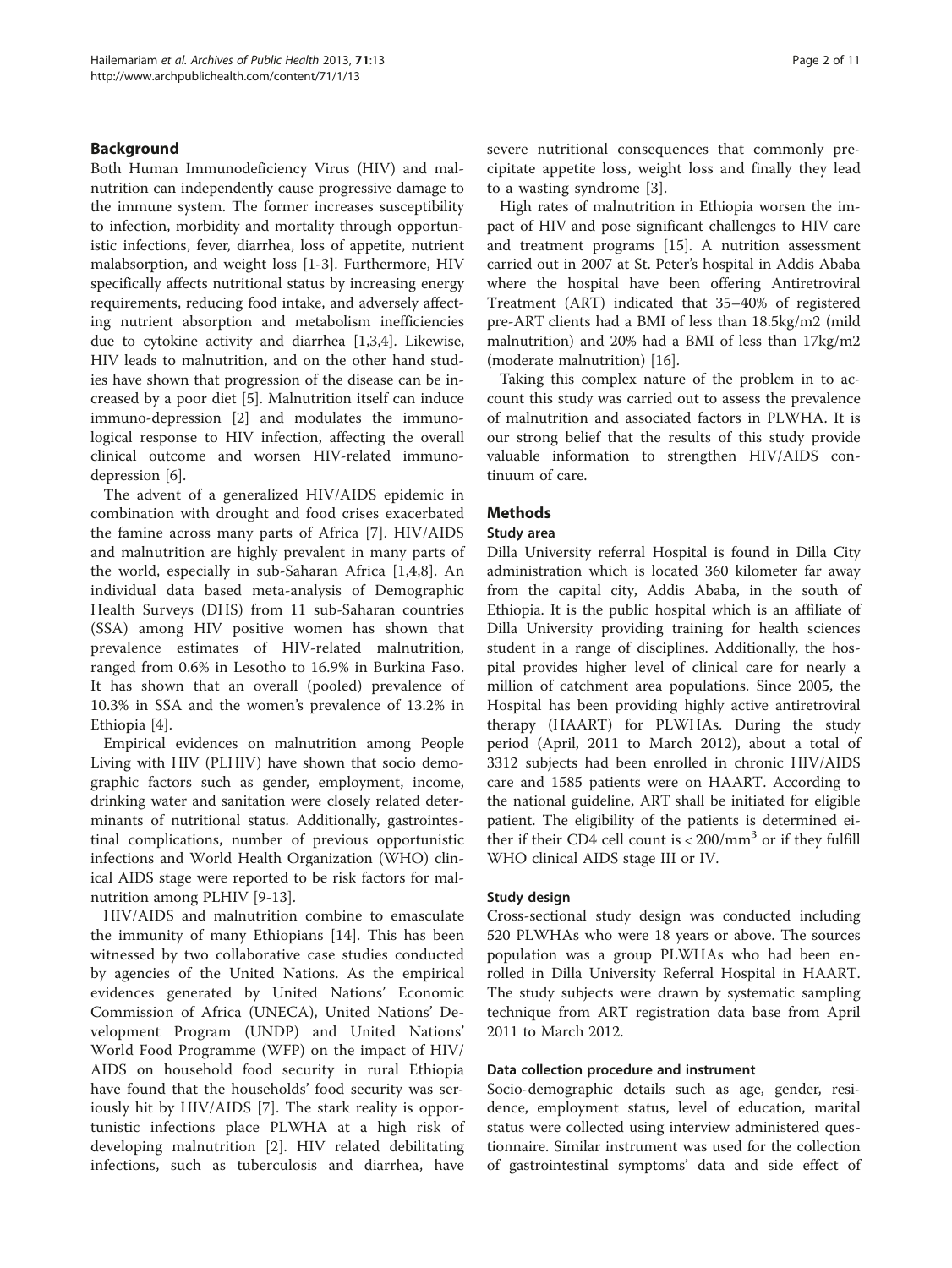ARVs in the past six months from each patient. Poverty status was assessed by index of socio economic status which was measured by summation of items of possession. In this study, it was measured by giving a score of "1" for possessing each of 22 items in the list [\[17](#page-10-0)]. The summed items were then classified into three categories. Respondents having item scores below a tertiles were categorized as study subjects in "absolute poverty", respondents having item scores between the lower and upper tertiles as "relatively moderate", and respondents having item scores above the upper tertiles as being "relatively better off" [\[18](#page-10-0)]. The height and weight of the patients were measured in light clothing and bare foots calibrated to 0.5cm and 0.5 kg, respectively. Height was measured while the patients were standing erect in a Frankfurt position and the weight was measured on a standing scale. Body mass index (BMI), was calculated as weight in kilograms divided by the square of height in meters (kg/m2). For the initial analysis, BMI was stratified into the WHO criteria: <17 (moderate to severe malnutrition),  $17 \text{ to} < 18.5 \text{ (mild malnutrition)}$ ,  $>18.5 \text{ to}$ 25 (normal nutrition) and >25 kg/m2 (overweight and obese) [[4\]](#page-10-0). Blood samples were drawn from subjects as part of routine monthly ART follow up investigation to measure CD4 cell count. This study used the CD4 cell count to classify the patients into three categories according to WHO criteria;  $\langle 200 \text{ cells/mm}^3 \text{ severe}$ , 200–499 cells/mm3 as moderate and >500 cells/mm3 as mild. Patients' medical chart was reviewed for extraction of AIDS' clinical stage data and history of previous opportunistic infections (OIs) in the last 6 months. In addition, adherence to HAART was extracted from the medical chart of individual patients which was registered during their monthly spell of follow up. Similar to the previous opportunistic infection, adherence status is delimited to the last six months follow up time. However, self reported adherence measurement technique has been used by asking the patients about the number of times they have missed taking their pills each month and recorded. In this study, the mean adherence to HAART for each eligible record was operationally defined as "good adherent" if the average adherence was greater than 95% and "less-adherent" if it was  $\leq$  95%.

# Data analysis

The data collected from the respondents was entered in to Epi info version 7 and imported to SPSS for windowsversion 16. The data analysis ranged from the basic description of outcomes to the identification of statistically significant associations. First, the basic descriptive summaries of patients' characteristics and outcome of interest was computed. Accordingly, simple frequencies, measure of central tendencies and measure of dispersions were scrutinized. Second, bivariate analysis and multiple logistic models used to show the relation between malnutrition and various associated factors. Finally, all explanatory variables that were significantly associated with the outcome variable in the bivariate analyses ( $P < 0.05$ ) were entered in to stepwise logistic regression model to identify independent predictor of malnutrition. Confidence interval of 95% was used to see the precision of the study and the level of significance was taken at  $\alpha$  <0.05.

## Ethical clearance

The study protocol was reviewed and approved by Dilla University ethical clearance committee. Before data collection, an informed consent was obtained from respondents. Privacy and confidentiality were also maintained throughout the data collection, analysis, and manuscript preparation. Subjects with  $BMI < 18.5 \text{kg/m}^2$  were examined by an ART clinician and they had been given a dietary counseling to address areas of their specific concern as it was revealed by the screening tool.

## Results

## Socio-demographic characteristics

A total of 520 patients were participated in the study. Majority of the patients were in the age group 30–39 years, with mean age of  $33.9$  (SD =  $\pm 8.13$ ) years, and the majority (59%) were women. The greater part of the respondents were currently married (57.7%). About three forth (73.3%) of the study population were employed (Table [1\)](#page-3-0).

## Age- and gender-specific prevalence proportions of Malnutrition

The mean BMI was  $19.5$  (SD =  $\pm 2.52$ ) for male and 17  $(SD = ±2.84)$  for female. Over all prevalence of malnutrition was 12.3% (95% CI 9.5–15.0). While 7.0% (95% C I 3.60–10.40) of the males had malnutrition, the proportion among females was 16.0% (95% CI 12.89–20.10). The prevalence of malnutrition was increased when the age of the study subjects was increased. For instance, in the age group of less than 30 year-olds, the prevalence was 9.0% (95% CI 4.65–13.35); among the 30–39 yearold it was 13.3% (95% CI 8.87 –17.73); amid 40–49 years old it was 14.3% (95% CI 7.47–21.23); and in the age group of 50 years of age and older it was 16.7% (95% CI 3.35–30.05).

Table [2](#page-5-0) shows BMI distribution across different sociodemographic and clinical characteristics of study subjects. Nearly nine percent and 3.5% of the patients have mild & moderate to severe malnutrition, respectively. Among the study subjects; who were in WHO clinical stage four and those patients with two & more previous opportunistic infections (OIs) had higher proportion BMI score less than  $17\text{kg/m}^2$ . In the same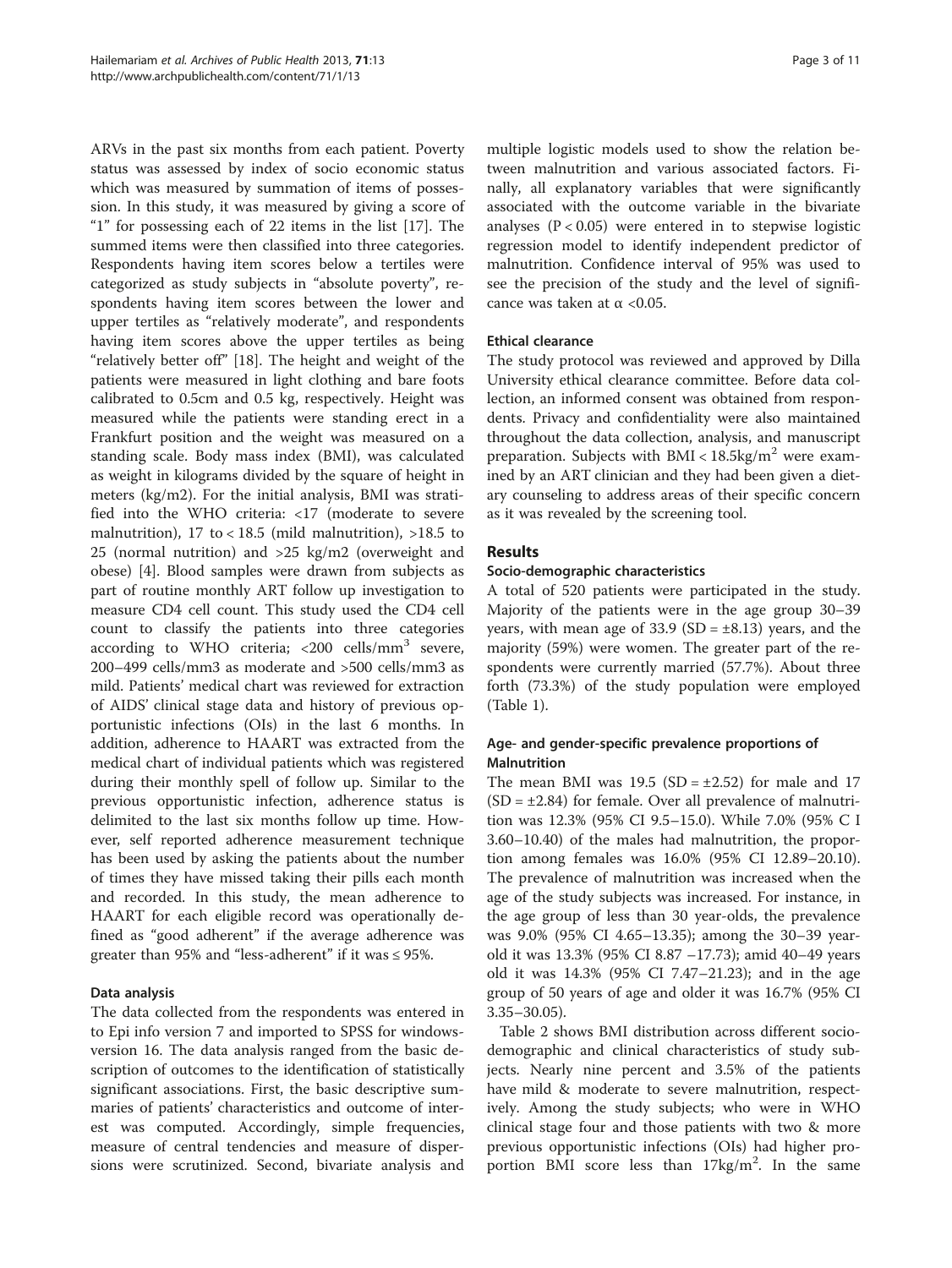|                               | Residential area |         |                     | <b>Total</b> |                |       |
|-------------------------------|------------------|---------|---------------------|--------------|----------------|-------|
|                               | Urban            |         | Rural               |              |                |       |
|                               | Number           | $\%$    | Number              | $\%$         | Number         | $\%$  |
| Gender                        |                  |         |                     |              |                |       |
| Male                          | 193              | 39.3    | 20                  | 69.0         | 213            | 41.0  |
| Female                        | 298              | 60.7    | 9                   | 31.0         | 307            | 59.0  |
| Total                         | 491              | 100.0   | 29                  | 100.0        | 520            | 100.0 |
| Age group (years)             |                  |         |                     |              |                |       |
| $<$ 30                        | 160              | 32.6    | 6                   | 20.7         | 166            | 31.9  |
| 30-39                         | 213              | 43.4    | 13                  | 44.8         | 226            | 43.5  |
| 40-49                         | 92               | 18.7    | $\,$ 6 $\,$         | 20.7         | 98             | 18.8  |
| $\geq 50$                     | 26               | 5.3     | $\overline{4}$      | 13.8         | 30             | 5.8   |
| Total                         | 491              | 100.0   | 29                  | 100.0        | 520            | 100.0 |
| <b>Current marital status</b> |                  |         |                     |              |                |       |
| Married                       | 276              | 56.2    | 24                  | 82.8         | 300            | 57.7  |
| Single                        | 24               | 4.9     | $\circ$             | 0.0          | 24             | 4.6   |
| Divorced                      | 50               | 10.2    | $\mathsf{O}\xspace$ | $0.0\,$      | 50             | 9.6   |
| Widowed                       | 131              | 26.7    | 5                   | 17.2         | 136            | 26.2  |
| Separated                     | 10               | 2.0     | $\circ$             | $0.0\,$      | 10             | 1.9   |
| Total                         | 491              | 100.0   | 29                  | 100.0        | 520            | 100.0 |
| <b>Educational level</b>      |                  |         |                     |              |                |       |
| Not able to read & write      | 108              | 22.0    | 10                  | 34.5         | 118            | 22.7  |
| Able to read and write        | 18               | 3.7     | $\overline{2}$      | 6.9          | 20             | 3.8   |
| Grade $1 - 4$                 | 99               | 20.2    | 3                   | 10.3         | 102            | 19.6  |
| Grade $5 - 8$                 | 114              | 23.2    | 9                   | 31.0         | 123            | 23.7  |
| Secondary school              | 112              | 24.8    | 5                   | 17.2         | 127            | 24.4  |
| College/University            | 30               | 6.1     | $\circ$             | 0.0          | 30             | 5.8   |
| Total                         | 491              | 100.0   | 29                  | 100.0        | 520            | 100.0 |
| <b>Ethnic group</b>           |                  |         |                     |              |                |       |
| Amhara                        | 204              | 41.6    | 3                   | 10.3         | 207            | 39.9  |
| Oromo                         | 89               | 18.2    | 10                  | 34.5         | 99             | 19.1  |
| Tigray                        | 6                | 1.2     | $\circ$             | 0.0          | 6              | 1.2   |
| Gurage                        | 67               | 13.7    | 0                   | 0.0          | 67             | 12.9  |
| Gedeo                         | $72\,$           | 14.7    | 8                   | 27.6         | 80             | 15.4  |
| Sidama                        | 12               | $2.4\,$ | $\overline{7}$      | 24.1         | 19             | 3.7   |
| Other                         | 40               | $8.2\,$ | $\mathbf{1}$        | 3.4          | $41$           | 7.9   |
| Total                         | 490              | 100.0   | 29                  | 100.0        | 519            | 100.0 |
| Religion                      |                  |         |                     |              |                |       |
| Orthodox Christian            | 321              | 65.4    | 12                  | 41.4         | 333            | 64.0  |
| Protestant                    | 119              | 24.2    | 17                  | 58.6         | 136            | 26.2  |
| Muslim                        | 49               | 10.0    | $\mathbb O$         | $0.0\,$      | 49             | 9.4   |
| Others                        | $\overline{2}$   | $0.4\,$ | $\circ$             | $0.0\,$      | $\overline{2}$ | 0.4   |
| Total                         | 491              | 100.0   | 29                  | 100.0        | 520            | 100.0 |

# <span id="page-3-0"></span>Table 1 Socio-demographic characteristics of PLWHAs\* in Dilla University Referral Hospital, Ethiopia 2011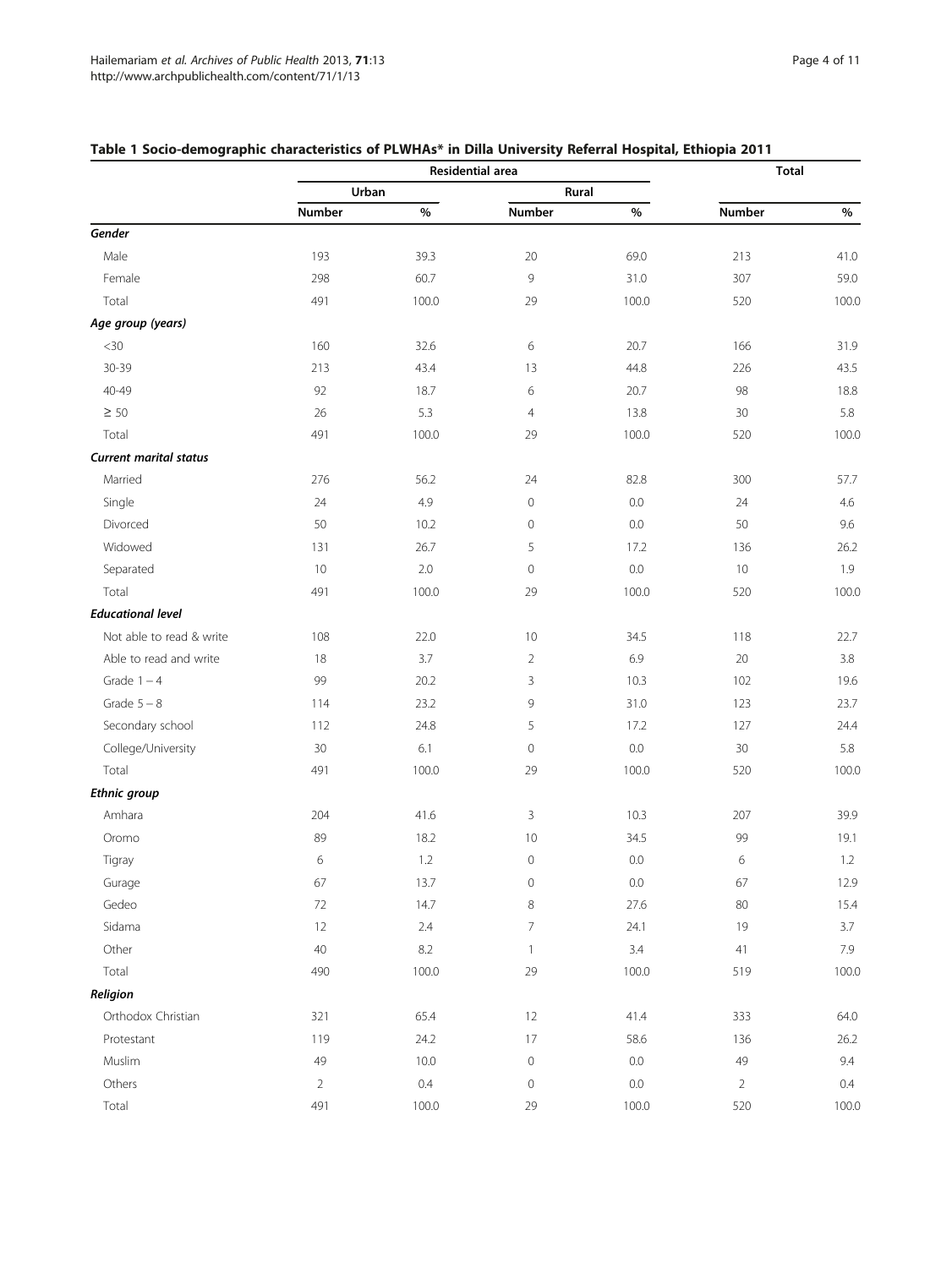| Poverty status           |         |       |                |       |     |       |
|--------------------------|---------|-------|----------------|-------|-----|-------|
| Very Poor                | 143     | 29.5  | 13             | 44.8  | 156 | 30.4  |
| Moderate                 | 125     | 25.8  | 12             | 41.4  | 137 | 26.7  |
| Relatively better off    | 217     | 42.7  | $\overline{4}$ | 13.8  | 221 | 43.0  |
| Total                    | 485     | 100.0 | 29             | 100.0 | 514 | 100.0 |
| <b>Employment status</b> |         |       |                |       |     |       |
| Employed                 | 359     | 73.1  | 22             | 75.9  | 381 | 73.3  |
| Un employed              | 132     | 26.9  | 7              | 24.1  | 139 | 26.7  |
| Total                    | 491     | 100.0 | 29             | 100.0 | 520 | 100.0 |
| Source of water          |         |       |                |       |     |       |
| Protected                | 491     | 100.0 | 14             | 48.3  | 505 | 97.1  |
| Un protected             | $\circ$ | 0.0   | 15             | 51.7  | 15  | 2.9   |
| Total                    | 491     | 100.0 | 29             | 100.0 | 29  | 100.0 |

Table 1 Socio-demographic characteristics of PLWHAs\* in Dilla University Referral Hospital, Ethiopia 2011 (Continued)

\* People Living With HIV/AIDS

way, those patients who had manifested gastrointestinal symptoms and those patients who had poor adherence to HAART has shown a BMI score less than  $17\text{kg/m}^2$ .

## Socio-demographic factor associated with malnutrition

Tables [3](#page-7-0) and [4](#page-9-0) shows Univariate and multiple variable analyses of different independent variables associated with malnutrition respectively. In a Bivariate analysis women found to be more likely to develop malnutrition than men (COR = 2.50, 95% CI 1.37 − 4.60), however after controlling for all variables the association was no longer statistically significant (Table [4](#page-9-0)).

With regard to marital status, a greater number of malnourished subjects were found in the group of the widowed (19.1%) followed by the married ones (11.3%). Being a widow (COR = 1.60, 95% CI1.06– 3.2) was significantly associated with malnutrition, but this association was not maintained after adjusting for all independent variables (AOR = 2.0, 95% CI, 0.85 − 4.33).

Concerning literacy variables, it has been found that only illiterate educational status were a risk factor for malnutrition, (COR = 3.50, 95% CI 1.35–8.0). Nonetheless, after controlling for all other important variables the association was no longer significant  $(AOR = 1.70,$ 95% CI 0.57 − 5.12). With reference to employment status, the proportion of malnutrition was higher (23.7%) in unemployed group compared to those employed (8.1%), this difference was statistically significant as well (COR = 3.50, 95% CI 2.16–6.01) for unemployed as compared to their counterpart. Moreover, the association remained statistically significant after controlling for other variables (AOR = 3.60, 95% CI 1.63 − 7.76). In the same way, moderately poor economic status was found to be protective factor of malnutrition  $(AOR = 0.40, 95\%)$ CI 0.14– 0.95).

#### Clinical factors associated with malnutrition

WHO clinical stage four was found to have a statistically significant association with malnutrition  $(COR = 7.0, 95\%)$ CI 2.13 − 23.01). Independent of all other variables, the result was remained an important risk factor for malnutrition (AOR = 12.90, 95% CI 2.49 − 15.25). Those who had poor adherence to HAART in the past six month had a higher risk of developing malnutrition and was statistically significant (COR = 3.2, 95% CI 1.41 − 7.33) although controlling for all other independent variables nullified the association (AOR = 1.40, 95% CI 0.41 − 4.65).

In spite of the fact that the proportion of malnutrition was higher; (20.5%) among those with severe CD4 cell count and (12.8%) among those in the mild and (9.9%) among those in moderate CD4 cell count category, the association was not statistically significant. The bivariate analysis has revealed the crude odds ratios of (COR = 1.80, 95% CI 0.85 − 3.61) and (COR = 0.80, 95% CI 0.40 − 1.41) for severe and moderate CD4 cell count, respectively.

Number of previous opportunistic infections (OIs) showed a significant association with malnutrition after fully adjusting it for all variables. Being having one diagnosis of previous OI had a higher risk for developing malnutrition (AOR = 3.10, 95% CI 2.06–5.46) and having two or more diagnoses of OIs further increases the likelihood (AOR = 4.50, 95% CI 3.38–10.57) of malnutrition as compared to those with no previous diagnosis of OIs in the past 6 month. Likewise, independent of all other variables gastrointestinal symptoms (GIS) had significant association with malnutrition. Those patients with one or more GIS had a higher risk of developing malnutrition (AOR = 5.30, 95% CI 2.56 − 10.78) as compared to those with no GIS.

## Discussion

Meta-analysis from 11 sub-Saharan African countries indicated that the prevalence of malnutrition in Ethiopia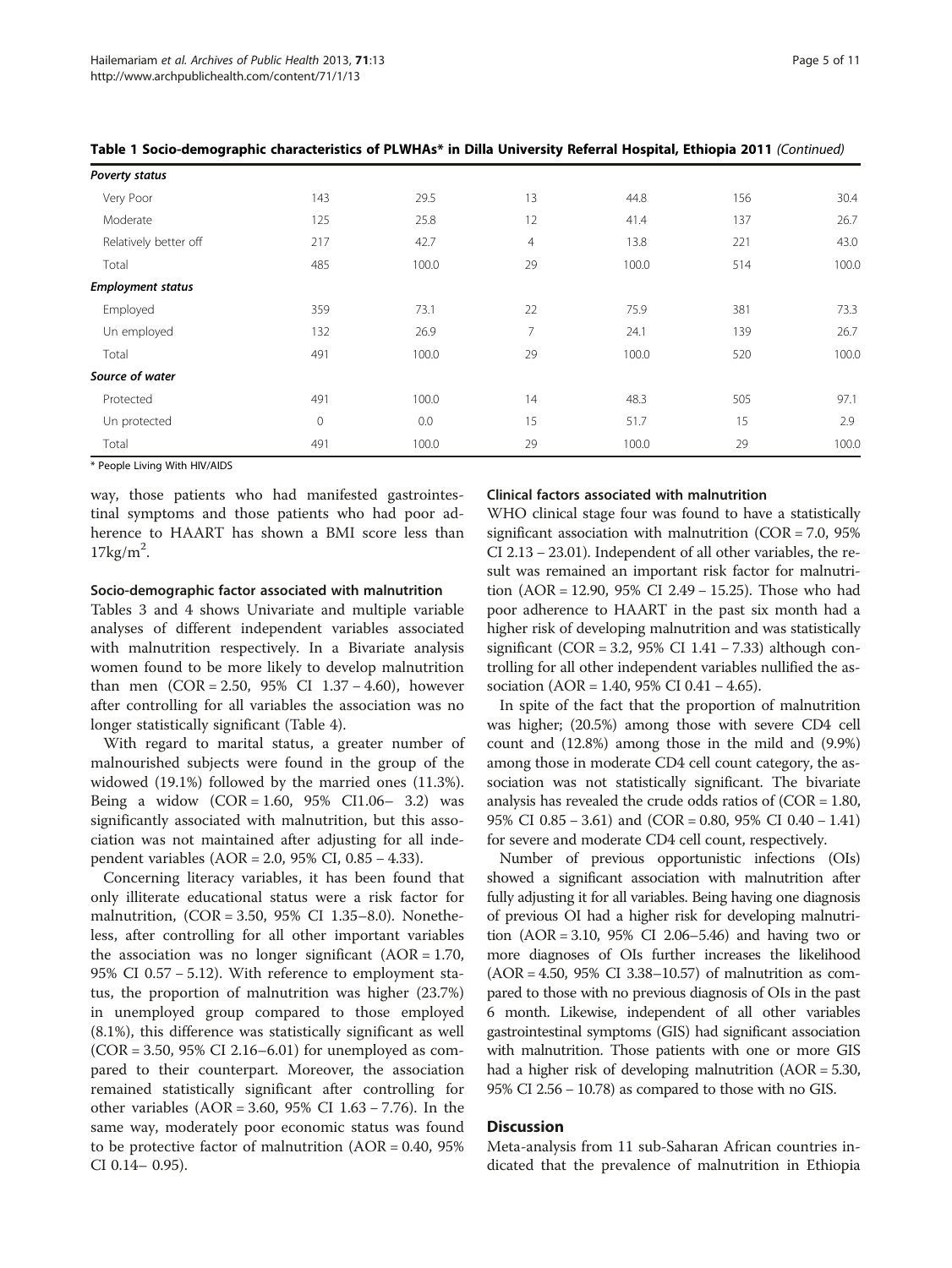| <b>Variables</b>         | <b>BMI</b>               |                               |                               |                          |              |  |  |  |
|--------------------------|--------------------------|-------------------------------|-------------------------------|--------------------------|--------------|--|--|--|
|                          | $>$ 25 kg/m <sup>2</sup> | $18.5 - 25$ kg/m <sup>2</sup> | $17 - 18.4$ kg/m <sup>2</sup> | $<$ 17 kg/m <sup>2</sup> | <b>Total</b> |  |  |  |
|                          | No (%)                   | No (%)                        | No (%)                        | No (%)                   | No (%)       |  |  |  |
| Gender                   |                          |                               |                               |                          |              |  |  |  |
| Male                     | 17 (40.5)                | 181 (43.7)                    | 10(21.7)                      | 5(27.8)                  | 213 (41.0)   |  |  |  |
| Female                   | 25 (59.5)                | 233 (56.3)                    | 36 (78.3)                     | 13(72.2)                 | 307 (59.0)   |  |  |  |
| Total                    | 42 (100.0)               | 414 (100.0)                   | 46 (100.0)                    | 18 (100.0)               | 520 (100.0)  |  |  |  |
| Age group (years)        |                          |                               |                               |                          |              |  |  |  |
| < 30                     | 14 (33.3)                | 137 (33.1)                    | 11 (23.9)                     | 4(22.2)                  | 166 (31.9)   |  |  |  |
| $30 - 39$                | 20 (47.6)                | 176 (42.5)                    | 19 (41.3)                     | 11(61.1)                 | 226 (43.5)   |  |  |  |
| $40 - 49$                | 6(14.3)                  | 78 (18.8)                     | 11(23.9)                      | 3(16.7)                  | 98 (18.8)    |  |  |  |
| $50^+$                   | 2(4.8)                   | 23 (5.6)                      | 5(10.9)                       | 0(0.0)                   | 30 (5.8)     |  |  |  |
| Total                    | 42 (100.0)               | 414 (100.0)                   | 46 (100.0)                    | 18 (100.0)               | 520 (100.0)  |  |  |  |
| <b>Marital status</b>    |                          |                               |                               |                          |              |  |  |  |
| Married                  | 22 (52.4)                | 244 (58.9)                    | 27 (58.7)                     | 7(38.9)                  | 300 (57.7)   |  |  |  |
| Single                   | 4(9.5)                   | 19 (4.6)                      | 1(2.2)                        | 0(0.0)                   | 24 (4.6)     |  |  |  |
| Divorced                 | 2(4.8)                   | 45 (10.9)                     | 2(4.3)                        | 1(5.6)                   | 50 (9.6)     |  |  |  |
| Widowed                  | 13 (31.0)                | 97 (23.4)                     | 16 (34.8)                     | 10 (55.6)                | 136 (26.2)   |  |  |  |
| Separated                | 1(2.4)                   | 9(2.2)                        | 0(0.0)                        | 0(0.0)                   | 10(1.9)      |  |  |  |
| Total                    | 42 (100.0)               | 414 (100.0)                   | 46 (100.0)                    | 18 (100.0)               | 520 (100.0)  |  |  |  |
| <b>Educational level</b> |                          |                               |                               |                          |              |  |  |  |
| Not able to read & write | 3(7.1)                   | 92 (22.2)                     | 16 (34.8)                     | 7 (38.9)                 | 118 (22.7)   |  |  |  |
| Able to read & write     | 2(4.8)                   | 16(3.9)                       | 2(4.3)                        | 0(0.0)                   | 20(3.8)      |  |  |  |
| Grade $1 - 4$            | 7(16.7)                  | 88 (21.3)                     | 7(15.2)                       | 0(0.0)                   | 102 (19.6)   |  |  |  |
| Grade $5 - 8$            | 14 (33.3)                | 91 (22.0)                     | 12 (26.1)                     | 6(33.3)                  | 123 (23.7)   |  |  |  |
| Secondary school (9-12)  | 13 (31.0)                | 101 (24.4)                    | 9(19.6)                       | 4(22.2)                  | 127 (24.4)   |  |  |  |
| College/University       | 3(7.1)                   | 26 (6.3)                      | 0(0.0)                        | 1(5.6)                   | 30 (5.8)     |  |  |  |
| Total                    | 42 (100.0)               | 414 (100.0)                   | 46 (100.0)                    | 18 (100.0)               | 520 (100.0)  |  |  |  |
| Residential area         |                          |                               |                               |                          |              |  |  |  |
| Urban                    | 42 (100.0)               | 390 (94.2)                    | 41 (89.1)                     | 18 (100.0)               | 491 (94.4)   |  |  |  |
| Rural                    | 0(0.0)                   | 24 (5.8)                      | 5(10.9)                       | 0(0.0)                   | 29 (5.6)     |  |  |  |
| Total                    | 42 (100.0)               | 414 (100.0)                   | 46 (100.0)                    | 18 (100.0)               | 520 (100.0)  |  |  |  |
| <b>Employment status</b> |                          |                               |                               |                          |              |  |  |  |
| Employed                 | 37 (88.1)                | 313 (75.6)                    | 20 (43.5)                     | 11(61.1)                 | 381 (73.3)   |  |  |  |
| Unemployed               | 5(11.9)                  | 101(24.4)                     | 26 (56.5)                     | 7(38.9)                  | 139 (26.7)   |  |  |  |
| Total                    | 42 (100.0)               | 414 (100.0)                   | 46 (100.0)                    | 18 (100.0)               | 520 (100.0)  |  |  |  |
| Poverty status           |                          |                               |                               |                          |              |  |  |  |
| Very Poor                | 7(16.7)                  | 121 (29.7)                    | 22 (47.8)                     | 6(33.3)                  | 156 (30.3)   |  |  |  |
| Moderate                 | 11(26.2)                 | 114 (27.9)                    | 6(13.0)                       | 6(33.3)                  | 137 (26.7)   |  |  |  |
| Relatively better off    | 24 (57.1)                | 173 (42.4)                    | 18 (39.1)                     | 6(33.3)                  | 221 (43.0)   |  |  |  |
| Total                    | 42 (100.0)               | 408 (100.0)                   | 46 (100.0)                    | 18 (100.0)               | 514 (100.0)  |  |  |  |
| Side effect of HAART     |                          |                               |                               |                          |              |  |  |  |
| Yes                      | 4(9.5)                   | 30 (7.2)                      | 3(6.5)                        | 3(16.7)                  | 40 (7.7)     |  |  |  |
| No                       | 38 (90.5)                | 384 (92.8)                    | 43 (93.5)                     | 15 (83.3)                | 480 (92.3)   |  |  |  |
| Total                    | 42 (100.0)               | 414 (100.0)                   | 46 (100.0)                    | 18 (100.0)               | 520 (100.0)  |  |  |  |

# <span id="page-5-0"></span>Table 2 Socio-demographic and clinical characteristics of study subjects grouped by BMI\*\* in PLWHA\* in Dilla University Referral Hospital, Ethiopia 2011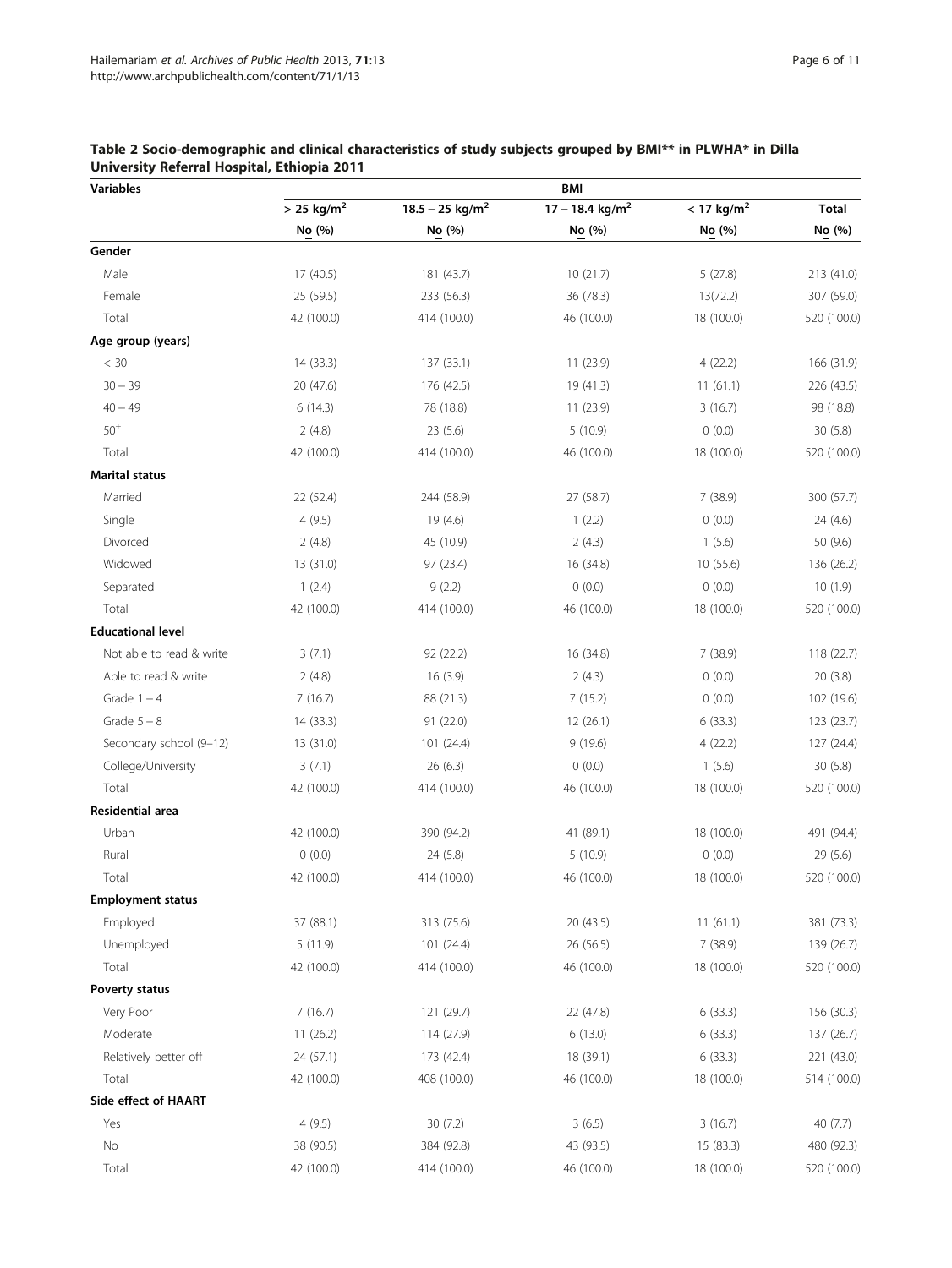| <b>WHO clinical AIDS staging</b>                    |            |             |            |            |             |
|-----------------------------------------------------|------------|-------------|------------|------------|-------------|
| Stage One                                           | 3(7.1)     | 46(11.1)    | 4(8.7)     | 0(0.0)     | 53 (10.2)   |
| Stage Two                                           | 13 (31.0)  | 91 (22.0)   | 10(21.7)   | 1(5.6)     | 115(22.1)   |
| Stage Three                                         | 23 (54.8)  | 252 (60.9)  | 19 (41.3)  | 14 (77.8)  | 308 (59.2)  |
| Stage Four                                          | 3(7.1)     | 25(6.0)     | 13 (28.3)  | 3(16.7)    | 44 (8.5)    |
| Total                                               | 42 (100.0) | 414 (100.0) | 46 (100.0) | 18 (100.0) | 520 (100.0) |
| Adherence to HAART in past 6 month                  |            |             |            |            |             |
| Good adherence                                      | 38 (90.5)  | 394 (95.6)  | 39 (84.8)  | 16 (88.9)  | 487 (94.0)  |
| Poor adherence                                      | 4(9.5)     | 18(4.4)     | 7(15.2)    | 2(11.1)    | 31(6.0)     |
| Total                                               | 42 (100.0) | 412 (100.0) | 46 (100.0) | 18(3.5)    | 518 (100.0) |
| CD4 cell count                                      |            |             |            |            |             |
| Mild                                                | 14 (33.3)  | 109 (26.5)  | 13 (28.3)  | 5(27.8)    | 141 (27.2)  |
| Moderate                                            | 22 (52.4)  | 243 (59.0)  | 19 (41.3)  | 10 (55.6)  | 294 (56.8)  |
| Severe                                              | 6(14.3)    | 60 (14.6)   | 14(30.4)   | 3(16.7)    | 83 (16.0)   |
| Total                                               | 42 (100.0) | 412 (100.0) | 46 (100.0) | 18(3.5)    | 518 (100.0) |
| <b>Gastrointestinal symptoms</b>                    |            |             |            |            |             |
| Yes                                                 | 8 (19.0)   | 85 (20.5)   | 20 (43.5)  | 10(55.6)   | 123 (23.7)  |
| No                                                  | 34 (81.0)  | 329 (79.5)  | 26 (56.5)  | 8 (44.4)   | 397 (76.3)  |
| Total                                               | 42 (100.0) | 414 (100.0) | 46 (100.0) | 18 (100.0) | 520 (100.0) |
| Number of previous Opportunistic Infections episode |            |             |            |            |             |
| None                                                | 24 (57.1)  | 308 (74.6)  | 11(23.9)   | 6(33.3)    | 349 (67.2)  |
|                                                     | 13 (31.0)  | 70 (16.9)   | 13(28.3)   | 4(22.2)    | 100 (19.3)  |
| $2^+$                                               | 5(11.9)    | 35(8.5)     | 22 (47.8)  | 8 (44.4)   | 70 (13.5)   |
| Total                                               | 42 (100.0) | 413 (100.0) | 46 (100.0) | 18 (100.0) | 519 (100.0) |

Table 2 Socio-demographic and clinical characteristics of study subjects grouped by BMI\*\* in PLWHA\* in Dilla University Referral Hospital, Ethiopia 2011 (Continued)

\* People Living With HIV/AIDS

\*\* Body Mass Index

among HIV-infected women was 13.2% [\[4](#page-10-0)]. It is a bit lower than the prevalence proportion of women's malnutrition in this study (16%), confirming malnutrition is an important concern in the management of HIVinfected patients. Malnutrition (under nutrition) is more common in developing countries, where patients are often not diagnosed or do not commence ART until they have advanced disease. Ominously, the HIV epidemic itself may be contributing to food insecurity at a population level [[9\]](#page-10-0). On the other hand, in comparison to other studies, the overall prevalence of malnutrition in this study is lower than the finding from Botswana [[2\]](#page-10-0) which was 28.5% and 77% in Iranian HIV-infected persons [[19\]](#page-10-0).

The mean BMI was  $19.5\text{kg/m}^2$  for male which is almost similar with the general Ethiopian male population of mean BMI of  $19\text{kg/m}^2$ , but the mean BMI of 17 for female in this study is lower than the general Ethiopian women population of mean BMI 20 [[20](#page-10-0)]. This might be due to the fact that HIV is common in women than the men. It is straightforward to appreciate the proportion of malnutrition in the majorly affected segment of the population.

The higher risk of developing malnutrition in unemployed subjects found in this study is agreed with other study [[4](#page-10-0)] where unemployment promotes poverty, which in turn limits the ability of individual to expend money for food consumption. The less likelihood of developing malnutrition among respondents in the moderate economic status implies improved income level insures food security at household level. As it is confirmed by findings from previous study in Ethiopia, food insecurity is a significant problem for PLWHAs with low household income [\[21](#page-10-0)]. The implication is improving household income and creating employment opportunities for PLWHAs might be among the tenets of comprehensive continuum of care.

Independent of all other variables, WHO clinical stage four has significant effect on the likelihood of malnutrition development. Malnutrition is usually encountered at the advanced phase or end of the HIV infection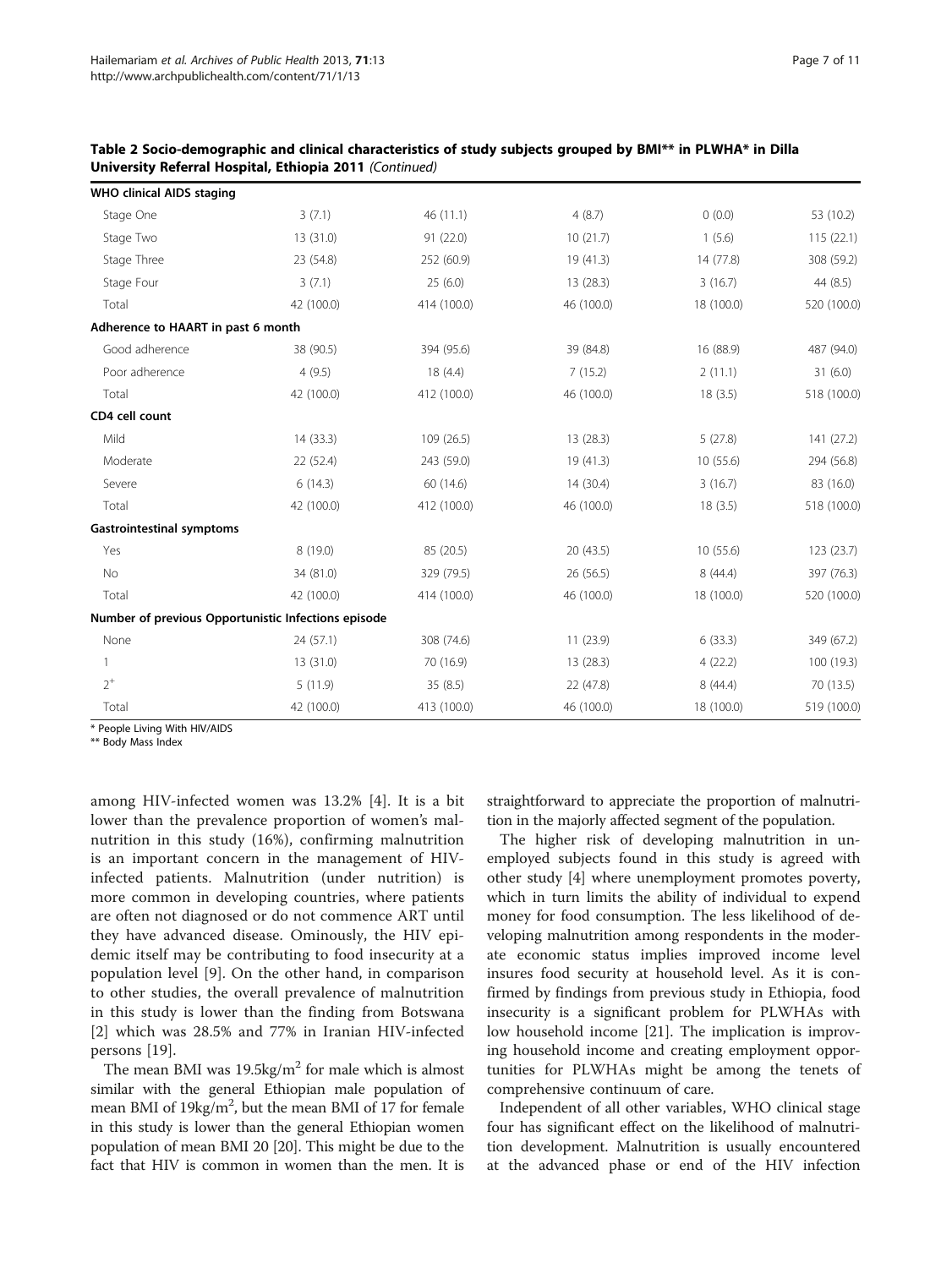| Variable                 | Normal nutritional status | <b>Under nutrition</b> | COR*** (95% CI****)               |
|--------------------------|---------------------------|------------------------|-----------------------------------|
| Gender                   | No (%)                    | No (%)                 |                                   |
| Male                     | 198 (92.96)               | 15(7.0)                | $\mathbf{1}$                      |
| Female                   | 258 (84.04)               | 49 (16.0)              | 2.51 $(1.37 - 4.60)^{6}$          |
| Total                    | 456 (87.69)               | 64 (12.3)              |                                   |
| Age group (years)        |                           |                        |                                   |
| $< 30$                   | 151 (90.96)               | 15 (9.0)               | $0.65(0.34 - 1.25)$               |
| $30 - 39$                | 196 (86.73)               | 30 (13.3)              | $\mathbf{1}$                      |
| $40 - 49$                | 84 (85.71)                | 14 (14.3)              | $1.18(0.55 - 2.16)$               |
| $50^+$                   | 25 (83.33)                | 5(16.7)                | $1.31 (0.47 - 3.68)$              |
| Total                    | 456 (87.69)               | 64 (12.3)              |                                   |
| <b>Marital status</b>    |                           |                        |                                   |
| Married                  | 266 (88.67)               | 34 (11.3)              | 1                                 |
| Single                   | 23 (95.83)                | 1(4.2)                 | $0.34$ (0.05 - 2.60)              |
| Divorced                 | 47 (94)                   | 3(6.0)                 | $0.51(0.15 - 1.69)$               |
| Widowed                  | 110 (80.88)               | 26 (19.1)              | 1.85 $(1.06 - 3.23)^{9}$          |
| Separated                | 10 (100)                  | 0(0)                   |                                   |
| Total                    | 456 (87.69)               | 64 (12.3)              |                                   |
| <b>Educational level</b> |                           |                        |                                   |
| Not able to Read & write | 95 (80.51)                | 23 (19.5)              | 3.50 $(1.35 - 8.02)^{6}$          |
| Able to read & Write     | 18 (90)                   | 2(10.0)                | $1.50(0.29 - 7.85)$               |
| Grade $1 - 4$            | 95 (93.14)                | 7(6.9)                 | $\mathbf{1}$                      |
| Grade $5 - 8$            | 105 (85.37)               | 18 (14.6)              | $2.30(0.93 - 5.82)$               |
| Secondary School (9-12)  | 114 (89.76)               | 13 (10.2)              | $1.60(0.59 - 4.04)$               |
| College or University    | 29 (96.67)                | 1(3.3)                 | $0.50$ $(0.55 - 3.96)$            |
| Total                    | 456 (87.69)               | 64 (12.3)              |                                   |
| Residential area         |                           |                        |                                   |
| Urban                    | 432 (87.98)               | 59 (12.0)              | 1                                 |
| Rural                    | 24 (82.76)                | 5(17.2)                | $1.50(0.56 - 4.15)$               |
| Total                    | 456 (87.69)               | 64 (12.3)              |                                   |
| <b>Employment status</b> |                           |                        |                                   |
| Employed                 | 350 (91.86)               | 31(8.1)                | $\mathbf{1}$                      |
| Unemployed               | 106 (76.26)               | 33 (23.7)              | 3.50 $(2.16 - 6.01)^{5}$          |
| Total                    | 456 (87.69)               | 64 (12.3)              |                                   |
| Poverty status           |                           |                        |                                   |
| Very Poor                | 128 (82.05)               | 28 (17.9)              | 1.80 $(1.01 - 3.24)$ <sup>§</sup> |
| Moderate                 | 125 (91.24)               | 12 (8.8)               | $0.80(0.38 - 1.63)$               |
| Relatively better off    | 197 (89.14)               | 24 (10.9)              | $\mathbf{1}$                      |
| Total                    | 450 (87.55)               | 64 (12.5)              |                                   |
| Side effect of HAART     |                           |                        |                                   |
| Yes                      | 34 (85)                   | 6(15.0)                | $\mathbf{1}$                      |
| No                       | 422 (87.92)               | 58 (12.1)              | $1.28(0.52 - 3.19)$               |
| Total                    | 456 (87.69)               | 64(12.3)               |                                   |

<span id="page-7-0"></span>

| Table 3 Bivariate association of different variables with Malnutrition in PLWHA* in Dilla University Referral Hospital, |  |  |  |  |  |
|-------------------------------------------------------------------------------------------------------------------------|--|--|--|--|--|
| Ethiopia 2011                                                                                                           |  |  |  |  |  |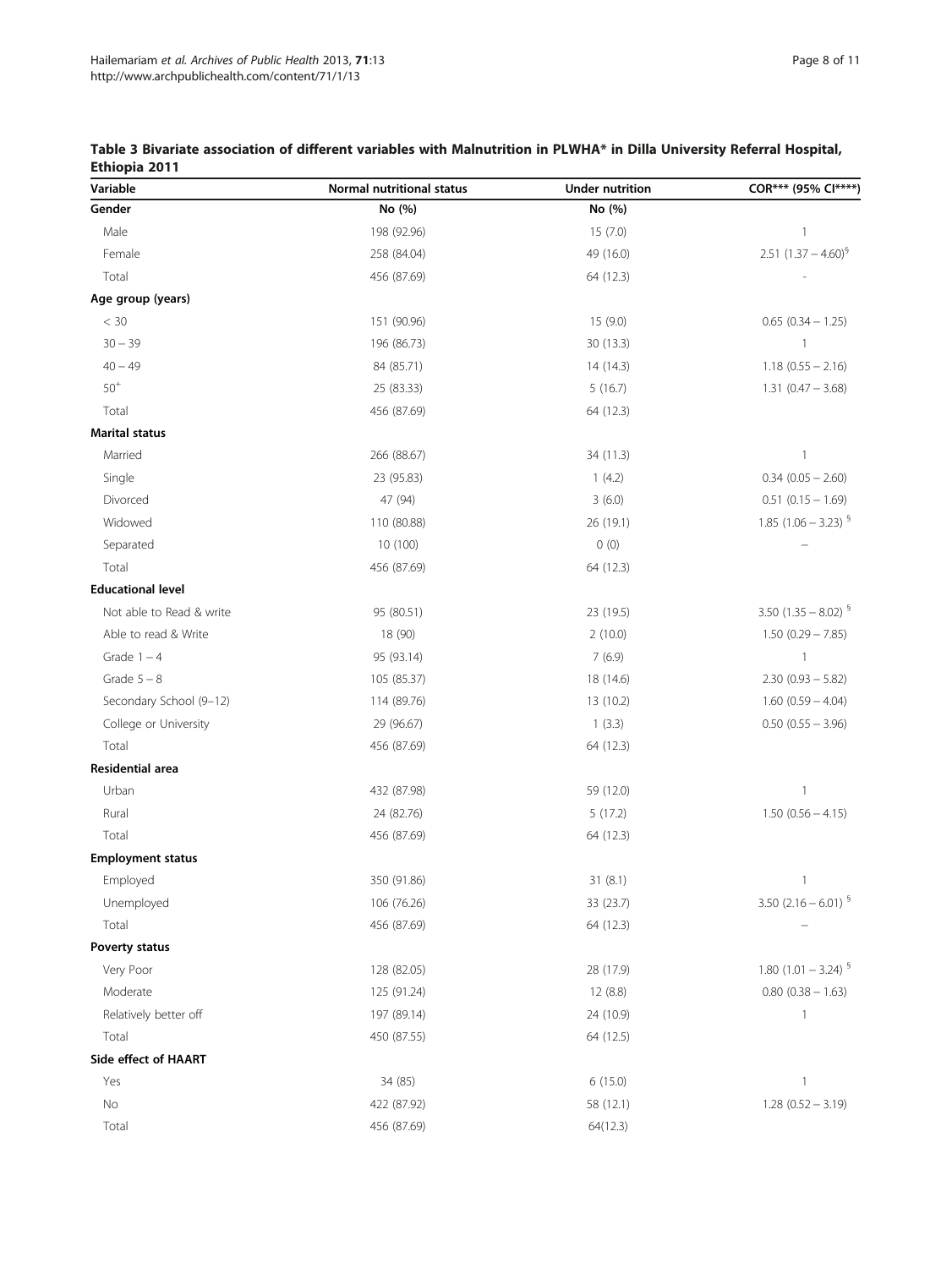| <b>WHO clinical AIDS staging</b>   |             |           |                           |
|------------------------------------|-------------|-----------|---------------------------|
| Stage One                          | 49 (92.45)  | 4(7.5)    | 1                         |
| Stage Two                          | 104 (90.43) | 11(9.6)   | $1.30(0.39 - 4.28)$       |
| Stage Three                        | 275 (89.29) | 33 (10.7) | $1.50(0.51 - 4.33)$       |
| Stage Four                         | 28 (63.64)  | 16 (36.4) | 7.01 $(2.13 - 23.01)^{6}$ |
| Total                              | 456 (87.69) | 64 (12.3) |                           |
| Adherence to HAART in past 6 month |             |           |                           |
| Good adherence                     | 432 (88.71) | 55 (11.3) |                           |
| Poor adherence                     | 22 (70.97)  | 9(29.0)   | 3.20 $(1.41 - 7.33)^{9}$  |
| Total                              | 454 (87.64) | 64 (12.4) |                           |
| CD4 cell count                     |             |           |                           |
| Mild                               | 123 (87.23) | 18 (12.8) | $\mathbf{1}$              |
| Moderate                           | 265 (90.14) | 29 (9.9)  | $0.80(0.40 - 1.41)$       |
| Severe                             | 66 (79.52)  | 17 (20.5) | $1.80(0.85 - 3.61)$       |
| Total                              | 454 (87.64) |           |                           |
| <b>Gastrointestinal symptoms</b>   |             |           |                           |
| Yes                                | 93 (75.61)  | 30 (24.4) | 3.40 $(2.01 - 5.92)^{9}$  |
| <b>No</b>                          | 363 (91.44) | 34(8.6)   | $\mathbf{1}$              |
| Total                              | 456 (87.69) | 64 (12.3) |                           |
| Number of previous Ols             |             |           |                           |
| None                               | 332 (95.13) | 17(4.9)   | 1                         |
|                                    | 83 (83)     | 17 (17.0) | 4.00 $(1.96 - 8.17)^{9}$  |
| $2^+$                              | 40 (57.14)  | 30 (42.9) | 4.70 $(7.43 - 11.91)^{9}$ |
| Total                              | 455 (87.67) | 64 (12.3) |                           |

## Table 3 Bivariate association of different variables with Malnutrition in PLWHA\* in Dilla University Referral Hospital, Ethiopia 2011 (Continued)

 ${}^{6}$ P-Value < 0.05.

\* People Living With HIV/AIDS.

\*\*\* Crude Odds Ratio.

\*\*\*\* Confidence interval.

course [[18\]](#page-10-0). An anthropometric measurement like BMI is lower in symptomatic patients classified by WHO stages [[22\]](#page-10-0). Similarly, study from Uganda showed HIV positive persons in WHO clinical stage four often characterized by sever wasting (chronic fever, chronic diarrhea and weight loss greater than 10% from base line), and food aid to PLHIV delayed HIV disease progression [[23\]](#page-10-0). Further research with longitudinal design recommended seeing the effect of malnutrition on HIV infection progression since nutritional status could modulate the immunological responses to HIV infection over time [[24\]](#page-10-0).

Consistent with other findings [[2,25](#page-10-0),[26](#page-10-0)] this study has proven the statistical significance of the association between gastrointestinal symptoms (GIS) and malnutrition among PLHIV. As it has been discussed elsewhere in this article, HIV infection affects nutritional status by reducing dietary intake & nutrient absorption. It affects the nutritional status by increasing nutrient absorption as a result of the increased demand or utilization of protein, excretion of protein and other micronutrients [[8,22,23\]](#page-10-0). Similar to this study and references cited elsewhere have shown that patients with GIS like chronic diarrhea, vomiting and loss of appetite found to be significantly threatening the nutritional status of PLWHAs [[1,22](#page-10-0)].

This study did not assess the effect of each opportunistic infection on the nutritional status of the study subjects. Nevertheless, it has been learnt that the number of previous opportunistic infections were independent risk factors of malnutrition. This finding is well supplemented by similar other studies conducted by international agencies and researchers [\[2,9,11\]](#page-10-0). HIV-induced immune impairment and heightened subsequent risk of opportunistic infection can worsen nutritional status [\[8\]](#page-10-0). This necessitates the importance of managing patients with opportunistic infection promptly.

One of the strengths of this study was the use of large sample size and assessment of some important clinical factors associated with malnutrition. To avoid recall biases, medical charts and ART data base were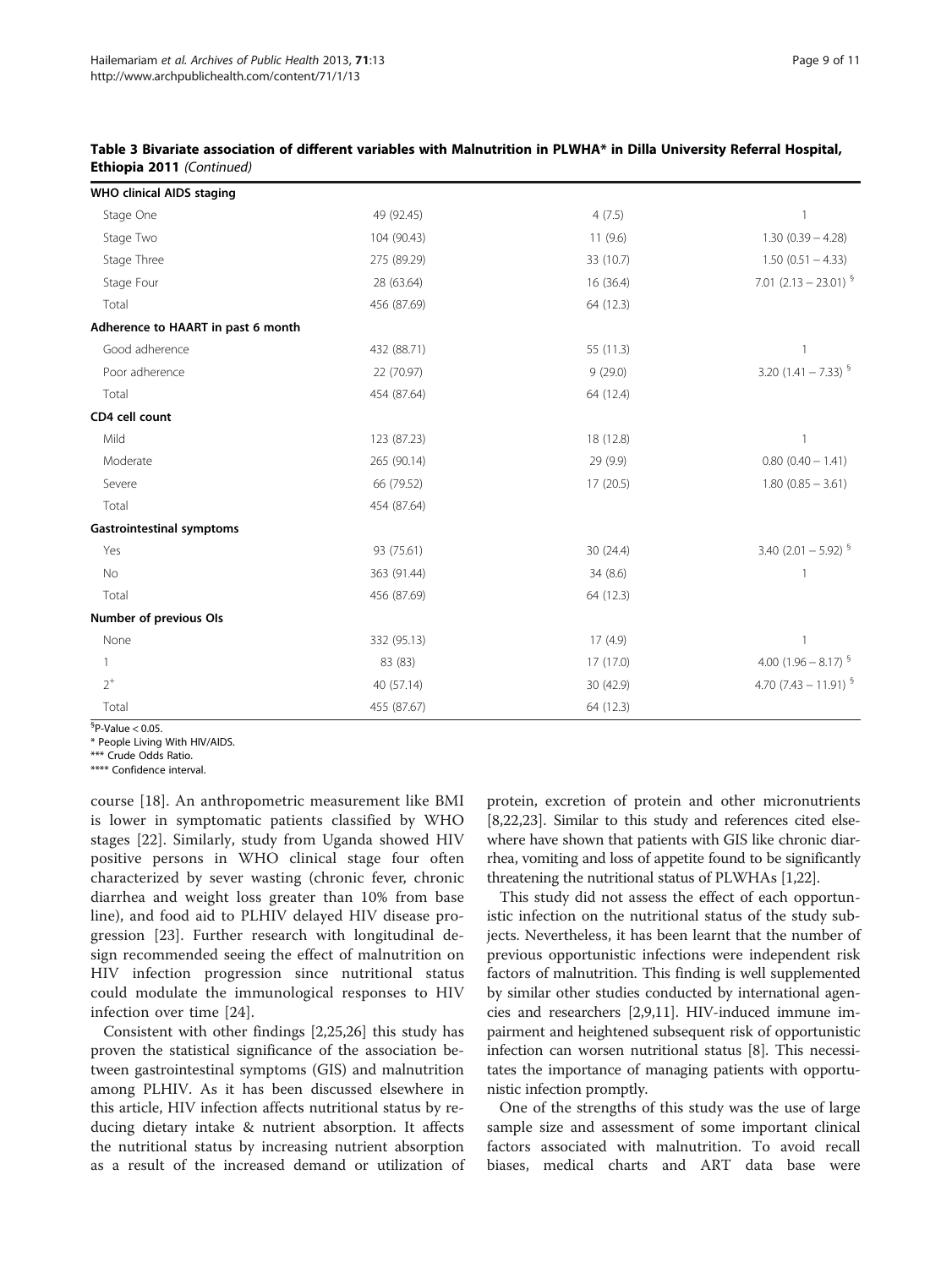| Variable                         | Normal nutritional status | <b>Under nutrition</b> | Adjusted Odds Ratio (AOR) for all variables (95% CI) |
|----------------------------------|---------------------------|------------------------|------------------------------------------------------|
| Gender                           |                           |                        |                                                      |
| Male                             | 198 (92.96)               | 15(7.0)                | $\mathbf{1}$                                         |
| Female                           | 258 (84.04)               | 49 (16.0)              | $1.30(0.53 - 2.94)$                                  |
| <b>Marital status</b>            |                           |                        |                                                      |
| Married                          | 266 (88.67)               | 34 (11.3)              | $\mathbf{1}$                                         |
| Single                           | 23 (95.83)                | 1(4.2)                 | $0.40$ $(0.04 - 3.98)$                               |
| Divorced                         | 47 (94)                   | 3(6.0)                 | $0.80$ $(0.18 - 3.10)$                               |
| Widowed                          | 110 (80.88)               | 26 (19.1)              | $2.00$ (0.85 - 4.33)                                 |
| Separated                        | 10 (100)                  | 0(0)                   |                                                      |
| <b>Educational level</b>         |                           |                        |                                                      |
| Not able to read & write         | 95 (80.51)                | 23 (19.5)              | $1.70(0.57 - 5.12)$                                  |
| Able to read & write             | 18 (90)                   | 2(10.0)                | $0.30(0.03 - 2.11)$                                  |
| Grade $1 - 4$                    | 95 (93.14)                | 7(6.9)                 | $\mathbf{1}$                                         |
| Grade $5 - 8$                    | 105 (85.37)               | 18 (14.6)              | $1.91 (0.62 - 5.88)$                                 |
| Secondary school (9-12)          | 114 (89.76)               | 13 (10.2)              | $1.20(0.39 - 3.88)$                                  |
| College/University               | 29 (96.67)                | 1(3.3)                 | $0.10$ (0.01 - 0.96) <sup>§</sup>                    |
| <b>Employment status</b>         |                           |                        |                                                      |
| Employed                         | 350 (91.86)               | 31(8.1)                | 1                                                    |
| Unemployed                       | 106 (76.26)               | 33 (23.7)              | 3.60 $(1.63 - 7.76)^{9}$                             |
| Poverty status                   |                           |                        |                                                      |
| Very Poor                        | 128 (82.05)               | 28 (17.9)              | $0.75$ $(0.31 - 1.76)$                               |
| Moderate                         | 125 (91.24)               | 12 (8.8)               | 0.40 $(0.14 - 0.95)^{5}$                             |
| Relatively better off            | 197 (89.14)               | 24 (10.9)              | $\overline{\phantom{a}}$                             |
| <b>WHO clinical AIDS staging</b> |                           |                        |                                                      |
| Stage One                        | 49 (92.45)                | 4(7.5)                 | $\mathbf{1}$                                         |
| Stage Two                        | 104 (90.43)               | 11(9.6)                | $2.60(0.53 - 12.55)$                                 |
| Stage Three                      | 275 (89.29)               | 33 (10.7)              | $2.10(0.51 - 9.01)$                                  |
| Stage Four                       | 28 (63.64)                | 16 (36.4)              | 12.90 $(2.49 - 15.25)^{9}$                           |
| Good adherence                   | 432 (88.71)               | 55 (11.3)              | $\overline{1}$                                       |
| Poor adherence                   | 22 (70.97)                | 9(29.0)                | $1.40(0.41 - 4.65)$                                  |
| <b>Gastrointestinal symptoms</b> |                           |                        |                                                      |
| Yes                              | 93 (75.61)                | 30 (24.4)              | 5.30 (2.56 - 10.78) $\frac{6}{3}$                    |
| No                               | 363 (91.44)               | 34 (8.6)               |                                                      |
| <b>Number of previous Ols</b>    |                           |                        |                                                      |
| None                             | 332 (95.13)               | 17 (4.9)               | 1                                                    |
| $\mathbf{1}$                     | 83 (83)                   | 17 (17.0)              | 3.10 $(2.06 - 5.46)^{6}$                             |
| $2^+$                            | 40 (57.14)                | 30 (42.9)              | 4.50 $(3.38 - 10.57)^{9}$                            |

<span id="page-9-0"></span>

| Table 4 Adjusted association of different variables with malnutrition in PLWHA* in Dilla University Referral Hospital, |  |  |
|------------------------------------------------------------------------------------------------------------------------|--|--|
| Ethiopia 2011                                                                                                          |  |  |

\* People living with HIV/AIDS.

 ${}^{6}P$ -value < 0.05.

triangulated with the primary data collected by structured interview administered questionnaire. However, the cross-sectional nature of the study limits the investigation to the level of the association between determinants and outcomes of interest (malnutrition). Hence, it's impossible to get information about causal relationship in the majority of associated factors. Likewise, further comparative study, between HIV-infected and non-HIV infected persons that could explore more risk factors for malnutrition is recommended.